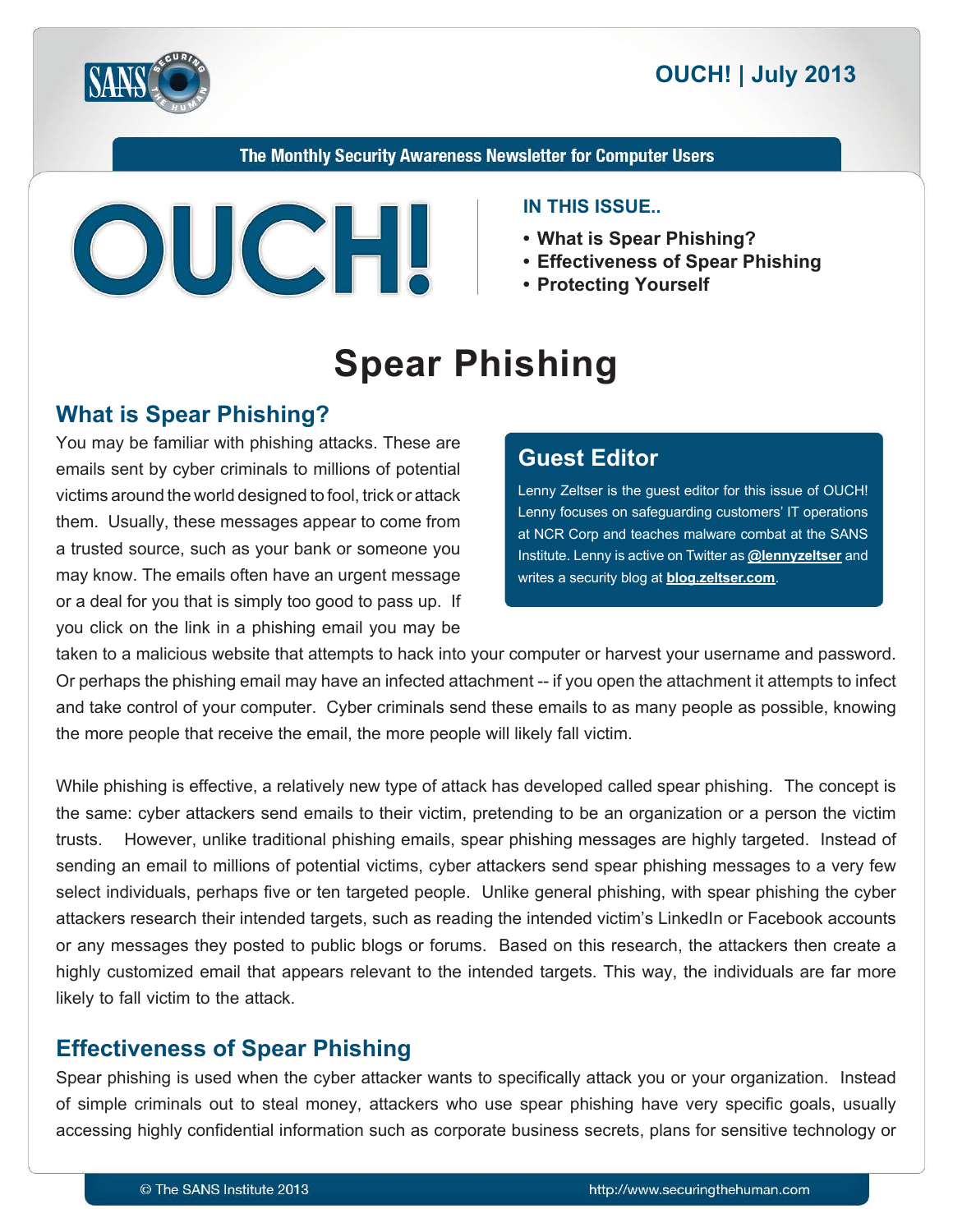

## **Spear Phishing**

confidential government communications. Or perhaps your organization was targeted simply as a stepping stone to gain access to another organization. Such attackers stand much to gain, and they are willing to invest the time and effort to research their targets.

For example, a foreign government may decide that your organization develops a product or technology that is key to their economic success and they begin to target you. They research your organization's website and identify three key individuals. These attackers then research the LinkedIn, Twitter and Facebook pages of those three individuals and create a complete dossier on them. After analyzing these targeted individuals, the attackers then create a spear phishing email pretending to be a supplier that your organization uses. The email has an attachment pretending to be an invoice, when in reality it is infected. Two of the three targeted individuals are tricked by the spear



*The best way to protect yourself against spear phishing is to be aware that you could be a target, limit the information you post about yourself and report* suspicious emails.

phishing emails and open the infected attachment, giving the foreign government total access to their computers and, ultimately, all of your organization's product secrets, which they will now produce themselves.

Spear phishing is a far more dangerous threat than simple phishing attacks, as the attackers are crafting an attack specific to you or your organization. Not only does this increase the chances of the attacker's success, but these attacks are far more difficult to detect.

#### **Protecting Yourself**

The first step to protecting yourself against these targeted attacks is to understand that you may be a target. After all, you and your organization probably possess sensitive information that someone else might want, or can be used to access another organization that is the attacker's ultimate goal. Once you understand that you could be targeted, take the following precautions to safeguard yourself and your organization:

Limit the information you post about yourself, such as mail forums, Facebook or LinkedIn. The more personal details you share, the easier it is for cyber attackers to craft a spear phishing email that appears relevant and genuine.